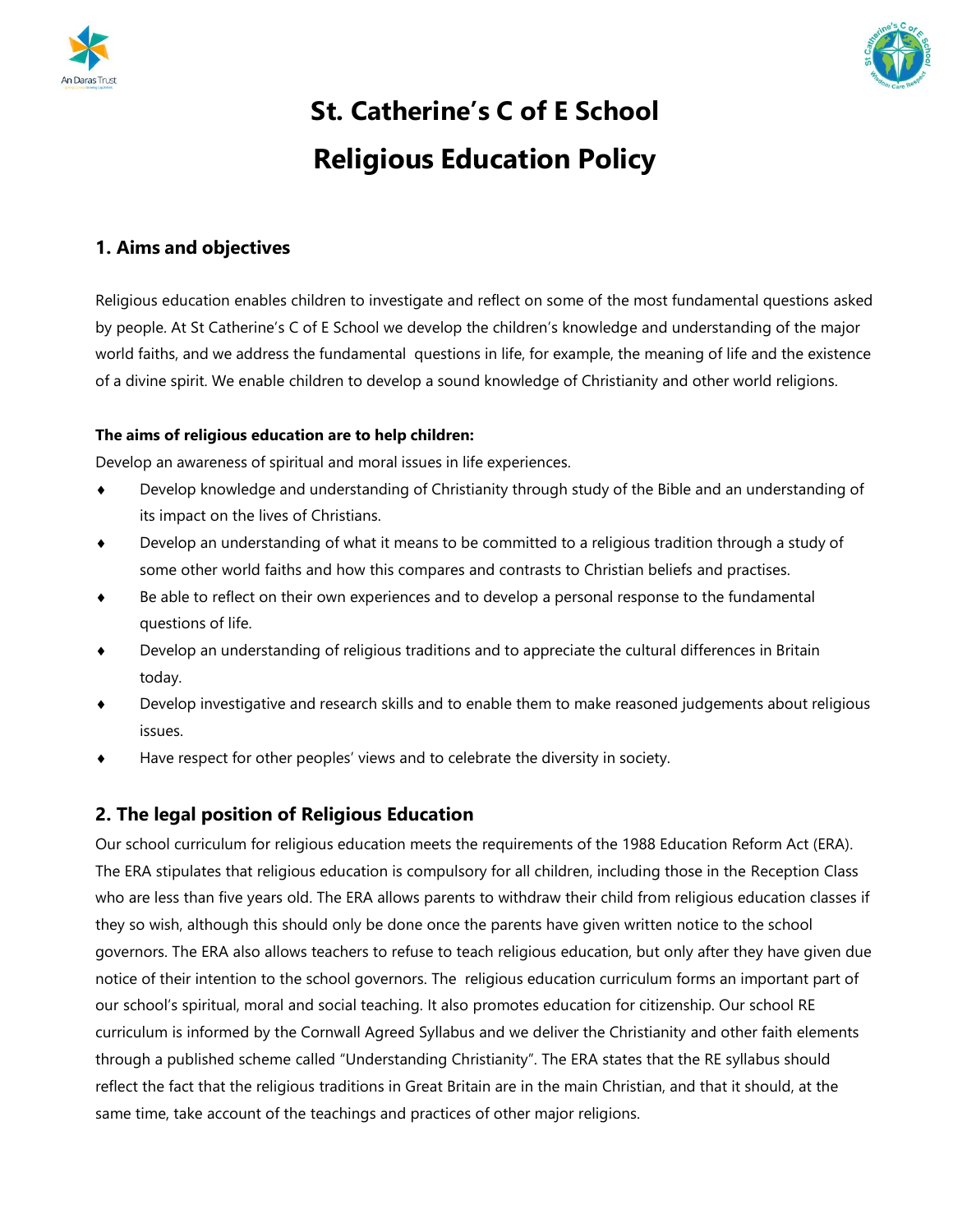



# **3. Teaching and learning style**

We base our teaching and learning style in RE on the key principle that good teaching in RE allows children both to learn about religious traditions and to reflect on what the religious ideas and concepts mean to them. Our teaching enables children to extend their own sense of values and promotes their spiritual growth and development. We encourage children to think about their own views and values in relation to the themes and topics studied in the RE curriculum.

Our teaching and learning styles in RE enable children to build on their own experiences and extend their knowledge and understanding of religious traditions. We use their experiences at religious festivals such as Easter, Christmas etc. to develop their religious thinking. We organise visits to local places of worship and invite representatives of local religious groups to come into school and talk to the children.

Children carry out research into religious topics. They study particular religious faiths and also compare the religious views of different faith groups on topics such as rites of passage or festivals. Children discuss religious and moral issues using computers and working individually or in groups.

Our RE curriculum is entirely inclusive, but we recognise the fact that all classes in our school have children of widely differing abilities, and so we provide suitable learning opportunities for all children by matching the challenge of the task to the ability of the child. We achieve this in a variety of ways, for example, by:

- •setting common tasks which are open-ended and can have a variety of responses;
- •setting tasks of increasing difficulty (we do not expect all children to complete all tasks);
- •Providing stimulation and challenge for all abilities;
- •providing resources of different complexity, adapted to the ability of the child;
- •using classroom assistants to support the work of individuals or groups of children.

## **4. Curriculum Planning in Religious Education**

We plan our religious education curriculum in accordance with the Cornish Agreed Syllabus and deliver the Christian and other faith elements through the resource "Understanding Christianity". This scheme is designed to work as a spiral curriculum, with children revisiting topics in different years, thus allowing them to build upon prior learning and deepen their understanding and make links to other concepts. The planned progression built into the scheme of work offers the children an increasing challenge as they move through the school.

There are eight core concepts in "Understanding Christianity", based around the idea of teaching the Bible as the "Big Story". Each unit of work begins with a question that children then try to answer through activities drawn from three strands: making sense of the text, (Bible study); understanding the impact, (putting faith into action) and making connections, (how ideas may connect to their own lives and understanding of the world). At St. Catherine's we also have Bible stories that we draw upon to promote understanding of Christian values and practises, and these may be explored through RE lessons as appropriate to the curriculum. We carry out the curriculum planning in religious education in three phases (long-term, medium-term and shortterm).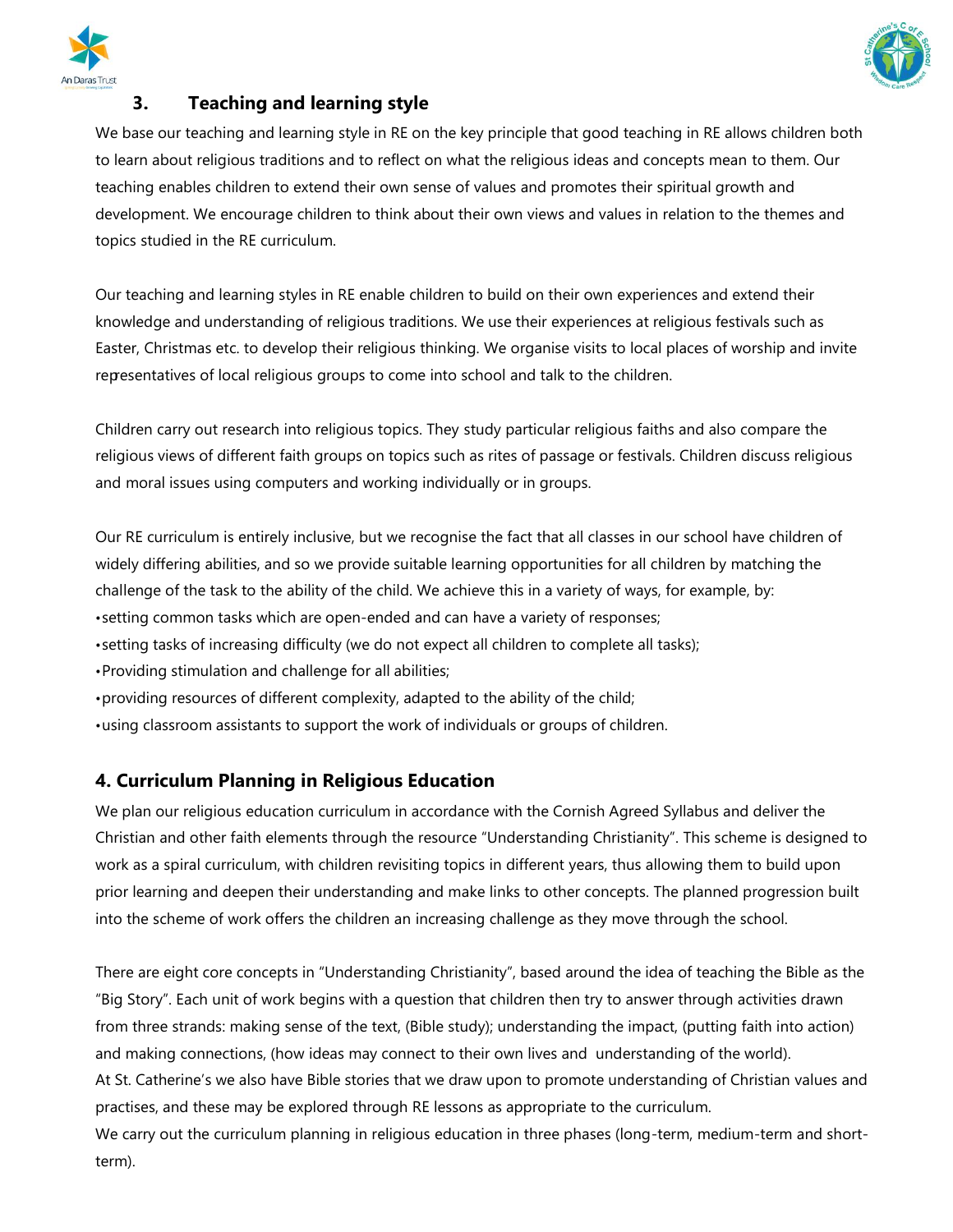



As a Church of England school we are entitled to devote more curriculum time to the teaching of Christianity than non-church schools and thus our RE curriculum reflects greater weight to Christianity, whilst allowing children to gain an understanding of some other important world faiths: Islam, Judaism, Hinduism, Buddhism and Sikhism.

## **5. Foundation Stage**

We teach religious education to all children in the school, including those in the nursery and Reception Class.

In the Foundation classes, religious education is an integral part of the topic work covered during the year. We relate the religious education aspects of the children's work to the objectives set out in the Early Learning Goals which underpin the curriculum planning for children aged three to five. Additional RE topics covered throughout the year include the major Christian festivals and some significant festivals from other faiths. The Reception (EYFS2) Class and Nursery (EYFS1) are also undertaking some aspects of the topics in "Understanding Christianity", as appropriate to the age of the children.

# **6.Cross Curricular Aspects of Religious Education**

#### **English**

Religious education contributes significantly to the teaching of English in our school by actively promoting the skills of reading, writing, speaking and listening. Some of the texts that we use in the Literacy Hour have religious themes or content, which encourages discussion, and this is our way of promoting the skills of speaking and listening. We also encourage the children to write letters and record information in order to develop their writing ability. RE texts are also often used within guided reading sessions.

#### **Computing (ICT)**

We use ICT where appropriate in religious education. The children find, select and analyse information, using the internet and CD ROMs. They also use ICT to review, modify and evaluate their work and to improve its presentation.

#### **Personal, social and health education (PSHE), Relationships and Sex Education (RSE) and citizenship**

Through our religious education lessons, we teach the children about the values and moral beliefs that underpin individual choices of behaviour. So, for example, we contribute to the discussion of topics such as smoking, drugs and health education. We also promote the values and attitudes required for citizenship in a democracy by teaching respect for others and the need for personal responsibility. In general, by promoting tolerance and undestanding of other people, we enable children to appreciate what it means to be positive members of our pluralistic society.

RE may also be explored through art, music, DT, dance and geography.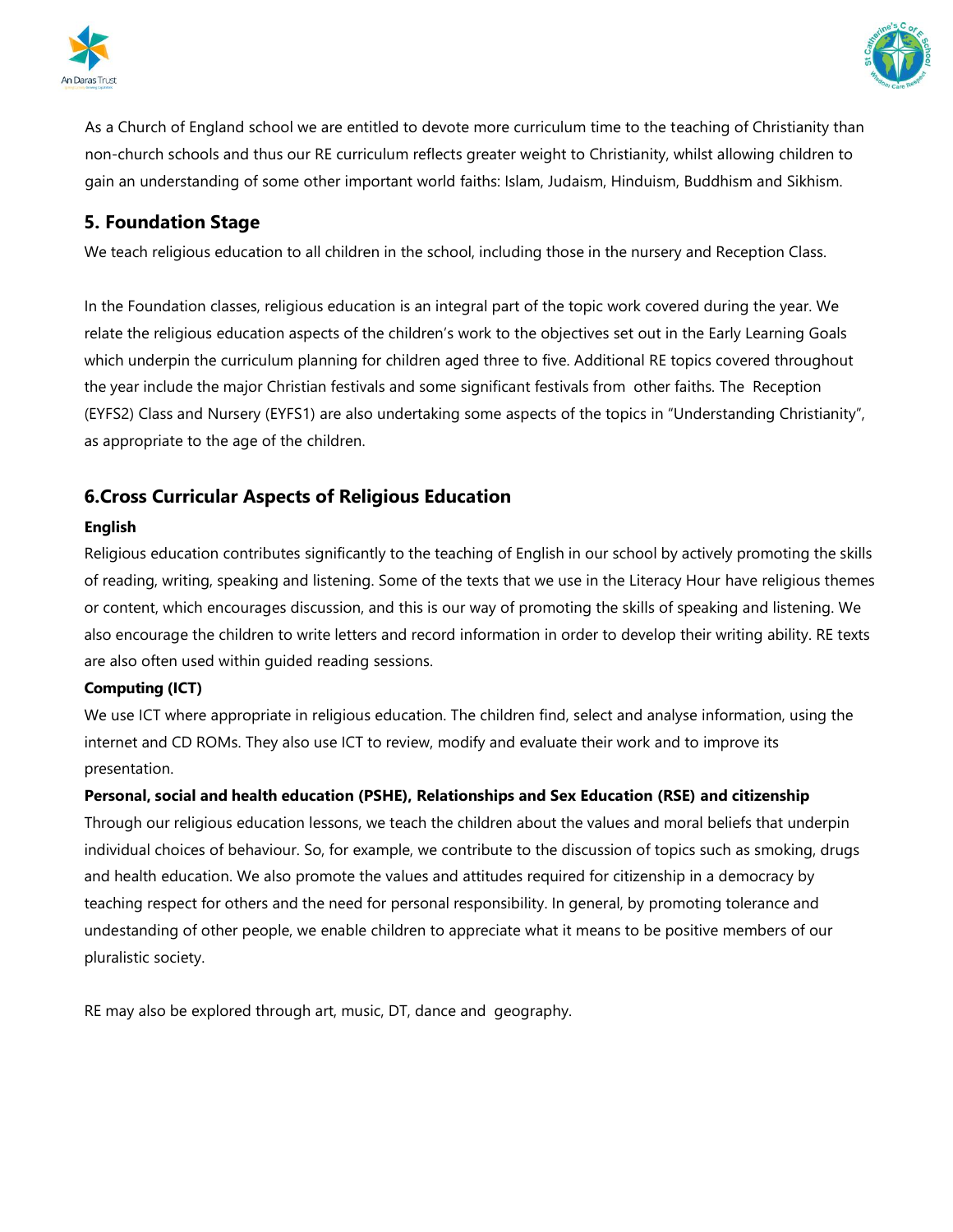



# **Spiritual, moral, social and cultural development**

Through teaching religious education in our school, we provide opportunities for spiritual development. Children consider and respond to questions concerning the meaning and purpose of life. We help them to recognise the difference between right and wrong through the study of moral and ethical questions. We enhance their social development by helping them to build a sense of identity in a multicultural society. Children explore issues of religious faith and values and, in so doing, they develop their knowledge and understanding of the cultural context of their own lives.

# **7. Assessment and recording**

We assess each child, using feedback from informal observations and recording and through end of unit assessments derived from Understanding Christianity resources. We also use Assessing without Levels (AWL) grids to record our assessment of the children's levels in RE. This demonstrates what the expected level of achievement is in RE in each year of the school.

## **8. Resources**

We endeavour to provide a wide selection of resources to enhance the teaching of RE, including: artefacts; models; soft toys; books; films; Bibles to span all ages; posters and art packs. The "Understanding Christianity" scheme also provides a variety of printable resources and many links to appropriate websites.

# **9. Monitoring and review**

The RE subject leader is responsible for monitoring the standards of the children's work and the quality of the teaching in religious education. The leader is also responsible for supporting colleagues in the teaching of religious education, for being informed about current developments in the subject, and for providing a strategic leadand direction for the subject in the school.

The subject-leader has specially-allocated time for carrying out the vital task of reviewing samples of the children's work and visiting classes to observe teaching in the subject.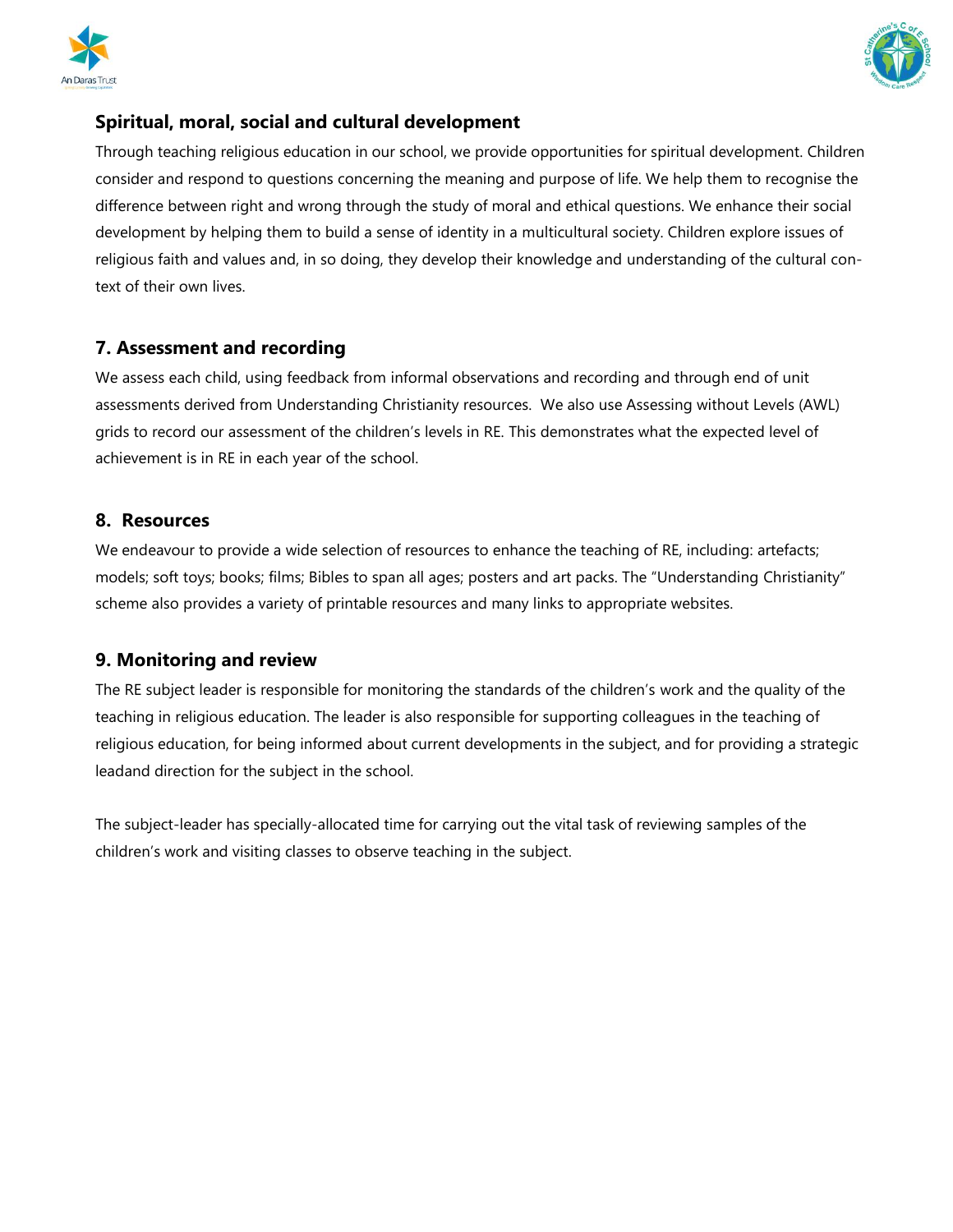



# RE long term planning overview:

| St Catherine's RE Long Term Planning Understanding Christianity Agreed syllabus Global Objectives<br><b>EYFS/ Key Stage One</b> |                                                                                                                   |                                                                                                                                                                           |                                                              |                                                                                                                                                                         |                                                                                      |                                                                        |  |
|---------------------------------------------------------------------------------------------------------------------------------|-------------------------------------------------------------------------------------------------------------------|---------------------------------------------------------------------------------------------------------------------------------------------------------------------------|--------------------------------------------------------------|-------------------------------------------------------------------------------------------------------------------------------------------------------------------------|--------------------------------------------------------------------------------------|------------------------------------------------------------------------|--|
| Year                                                                                                                            | <b>Autumn Term</b>                                                                                                | <b>Autumn Term</b>                                                                                                                                                        | <b>Spring Term</b>                                           | <b>Spring Term</b>                                                                                                                                                      | <b>Summer Term</b>                                                                   | <b>Summer Term</b>                                                     |  |
| <b>Group</b>                                                                                                                    | <b>First half</b>                                                                                                 | <b>Second half</b>                                                                                                                                                        | <b>First half</b>                                            | <b>Second half</b>                                                                                                                                                      | <b>First half</b>                                                                    | <b>Second half</b>                                                     |  |
| <b>Nursery</b><br>(use as<br>appropriate<br>to class/<br>curriculum)                                                            | F6 what times/stories<br>are special and why?<br>(Across whole year)<br><b>Harvest Celebration</b>                | <b>F2 Incarnation</b><br>Why do Christians<br>perform nativity plays at<br>Christmas?<br><b>Christmas Celebration</b>                                                     |                                                              |                                                                                                                                                                         | F4 Being special-where<br>do we belong?                                              |                                                                        |  |
| <b>Reception</b><br>(use as<br>appropriate<br>to class/<br>curriculum)                                                          | <b>Harvest Celebration</b>                                                                                        | F5 What places are<br>special and why?<br><b>Christmas Celebration</b>                                                                                                    |                                                              | <b>F3 Salvation</b><br>Why is Easter special to<br>Christians?<br><b>Global Objectives:</b><br><b>Christian Easter around</b><br>the world<br><b>Easter Celebration</b> | <b>F1 Creation</b><br>Why is the word "God"<br>so important to<br><b>Christians?</b> |                                                                        |  |
| <b>Year One</b>                                                                                                                 | 1.1 God<br><b>What do Christians</b><br>believe God is like?<br><b>Harvest Celebration</b>                        | 1.3 Incarnation<br>Why does Christmas<br>matter to Christians?<br><b>Global Objectives:</b><br><b>Christian Christmas</b><br>around the world<br><b>Christmas Service</b> | 1.10 what does it mean<br>to belong to a faith<br>community? | 1.7 Who is Jewish and<br>how do they live?<br><b>Easter Service</b>                                                                                                     | 1.7 Who is Jewish and<br>how do they live?                                           | 1.9 How should we care<br>for the world and why<br>does it matter?     |  |
| <b>Year Two</b>                                                                                                                 | 1.2 Creation<br>Who made the world?<br><b>Global focus: Fairtrade</b><br>fair world<br><b>Harvest Celebration</b> | 1.6 Who is a Muslim<br>and how do they live?<br><b>Christmas Service</b>                                                                                                  | 1.4 Gospel<br>What is the good news<br>that Jesus brings?    | 1.5 Salvation<br>Why does Easter matter<br>to Christians?<br><b>Easter Service</b>                                                                                      | 1.6 Who is a Muslim<br>and how do they live?                                         | 1.8 What makes some<br>people and places in<br><b>Cornwall sacred?</b> |  |

| St Catherine's RE Long Term Planning Understanding Christianity Agreed syllabus Global Objectives<br>Lower Junior |                                                                                              |                                                                                                                                                                                                        |                                                                                                           |                                                                                                                     |                                                                                      |                                                                                             |  |
|-------------------------------------------------------------------------------------------------------------------|----------------------------------------------------------------------------------------------|--------------------------------------------------------------------------------------------------------------------------------------------------------------------------------------------------------|-----------------------------------------------------------------------------------------------------------|---------------------------------------------------------------------------------------------------------------------|--------------------------------------------------------------------------------------|---------------------------------------------------------------------------------------------|--|
| Year<br><b>Group</b>                                                                                              | <b>Autumn Term First</b>                                                                     | <b>Autumn Term</b>                                                                                                                                                                                     | <b>Spring Term First</b>                                                                                  | <b>Spring Term</b>                                                                                                  | <b>Summer Term</b>                                                                   | <b>Summer Term</b>                                                                          |  |
|                                                                                                                   | half                                                                                         | <b>Second half</b>                                                                                                                                                                                     | half                                                                                                      | <b>Second half</b>                                                                                                  | <b>First half</b>                                                                    | <b>Second half</b>                                                                          |  |
| <b>Year Three</b>                                                                                                 | <b>L2.2 People of God</b><br>What is it like to follow<br>God?<br><b>Harvest Celebration</b> | <b>L2.9 How do festivals</b><br>and worship show what<br>matters to a Muslim?<br><b>Global Objectives:</b><br>Where in the World?<br><b>Unit 1 Christians</b><br>Worldwide<br><b>Christmas Service</b> | <b>L2.3 Incarnation</b><br>What is the Trinity?<br>(include baptism of Jesus<br>as revealing the Trinity) | <b>L2.10 How do festivals</b><br>and family life show<br>what matters to Jewish<br>people?<br><b>Easter Service</b> | L2.6 Kingdom of God<br>When Jesus left, what<br>was the impact of<br>Pentecost?      | L2.11 How and why do<br>people in Cornwall<br>mark significant events<br>in community life? |  |
| <b>Year Four</b>                                                                                                  | <b>L2.1 Creation/Fall</b><br>What do Christians learn<br>from the creation story?            | <b>L2.7 What do Hindus</b><br>believe God is like?<br><b>Christmas Service</b>                                                                                                                         | <b>L2.8 What does it mean</b><br>to be a Hindu in Britain<br>today?                                       | <b>L2.5 Salvation</b><br>Why do Christians call<br>the day Jesus died<br>"Good Friday"?                             | L2.4 Gospel<br>What kind of world did<br>Jesus want?<br><b>Global Objectives:</b>    | L2.12 how and why do<br>people try to make the<br>world a better place?                     |  |
|                                                                                                                   | <b>Harvest Celebration</b>                                                                   |                                                                                                                                                                                                        |                                                                                                           | <b>Easter Service</b>                                                                                               | Where in the world?<br>Unit 2<br><b>Compare contrast</b><br><b>Christian worship</b> |                                                                                             |  |